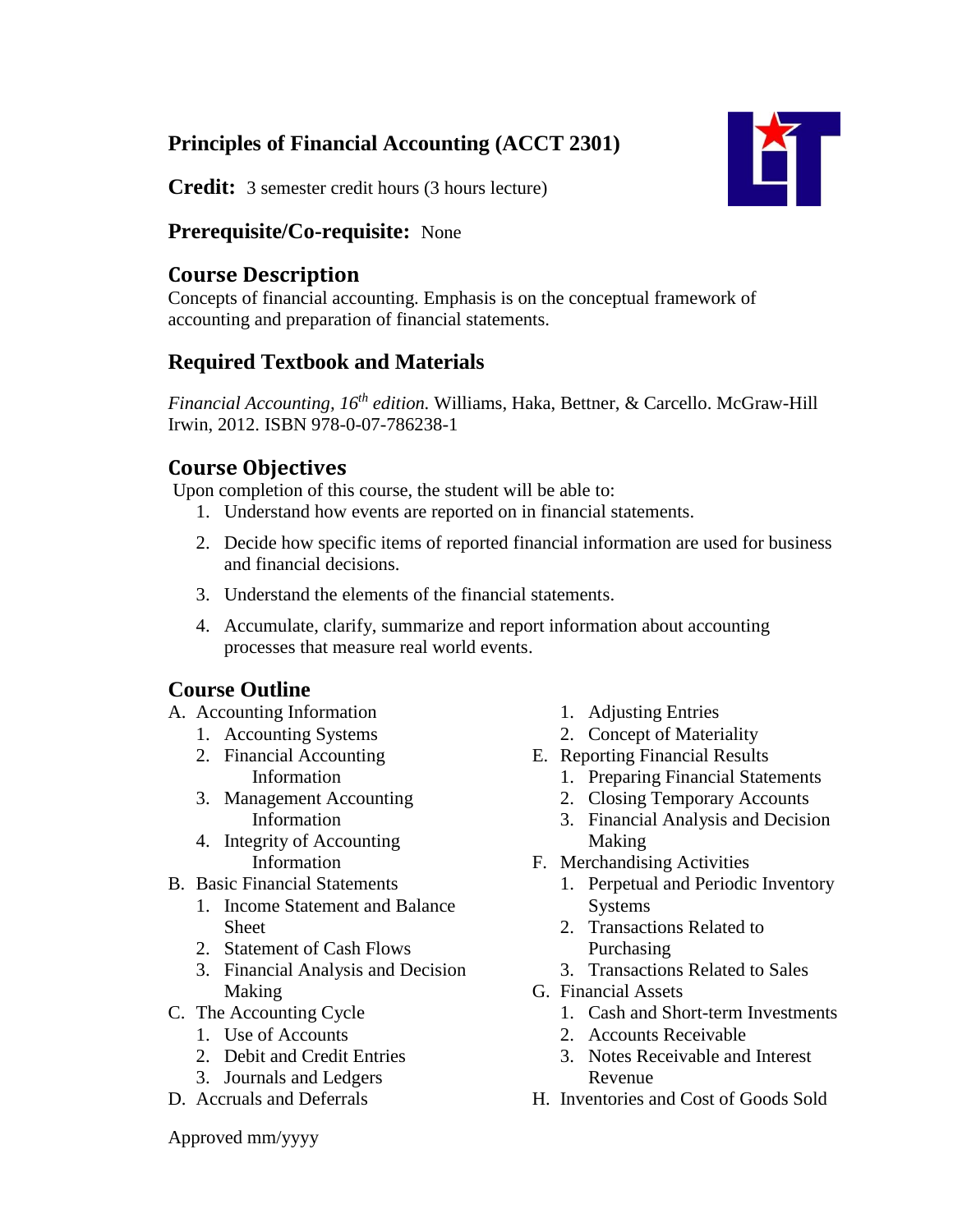- 1. Flow of inventory Costs
- 2. Taking a Physical Inventory
- 3. Perpetual and Periodic Inventory Systems
- I. Plant and Intangible Assets
	- 1. Plant Assets
	- 2. Depreciation
	- 3. Intangible Assets
- J. Liabilities
	- 1. Current Liabilities
	- 2. Long-Term Liabilities
	- 3. Estimated Liabilities, Loss Contingencies, and Commitments
- K. Stockholders' Equity: Paid-In Capital
	- 1. Corporations
	- 2. Market Value
	- 3. Treasury Stock

Grading: Grades will be based on 4 examinations @ 100 points per exam, a comprehensive final exam  $\omega$  150 points, 12 quizzes totaling 60 points, accounting cycle problem for 65 points, and corporate 10K assignment for 20 points for 695 total possible points. A student's final grade in this course is determined by the number of points earned by the student and is based upon the following point scale:

- A: 626-695 points
- B: 556-625 points
- C: 487-555 points
- D: 417-486 points
- F:  $< 417$  points

NOTE: Extra credit work is not available.

#### **Course Requirements**

- 1. Build accounting foundations necessary to analyze and record business transactions.
- 2. Prepare financial statements such as the Balance Sheet, Income Statement and the Statement of Owner's Equity.
- 3. Weekly Access to Blackboard Website

### **Course Policies**

- 1. Purchase required materials including textbook and supplements.
- 2. Proper classroom decorum will be maintained at all times.
- 3. *Absolutely no disruptions* will be tolerated. Disruptive students will be asked to leave.
- 4. No food, drinks, or use of tobacco products in class.
- 5. Beepers, telephones, headphones, and any other electronic devices *must be turned off* while in class.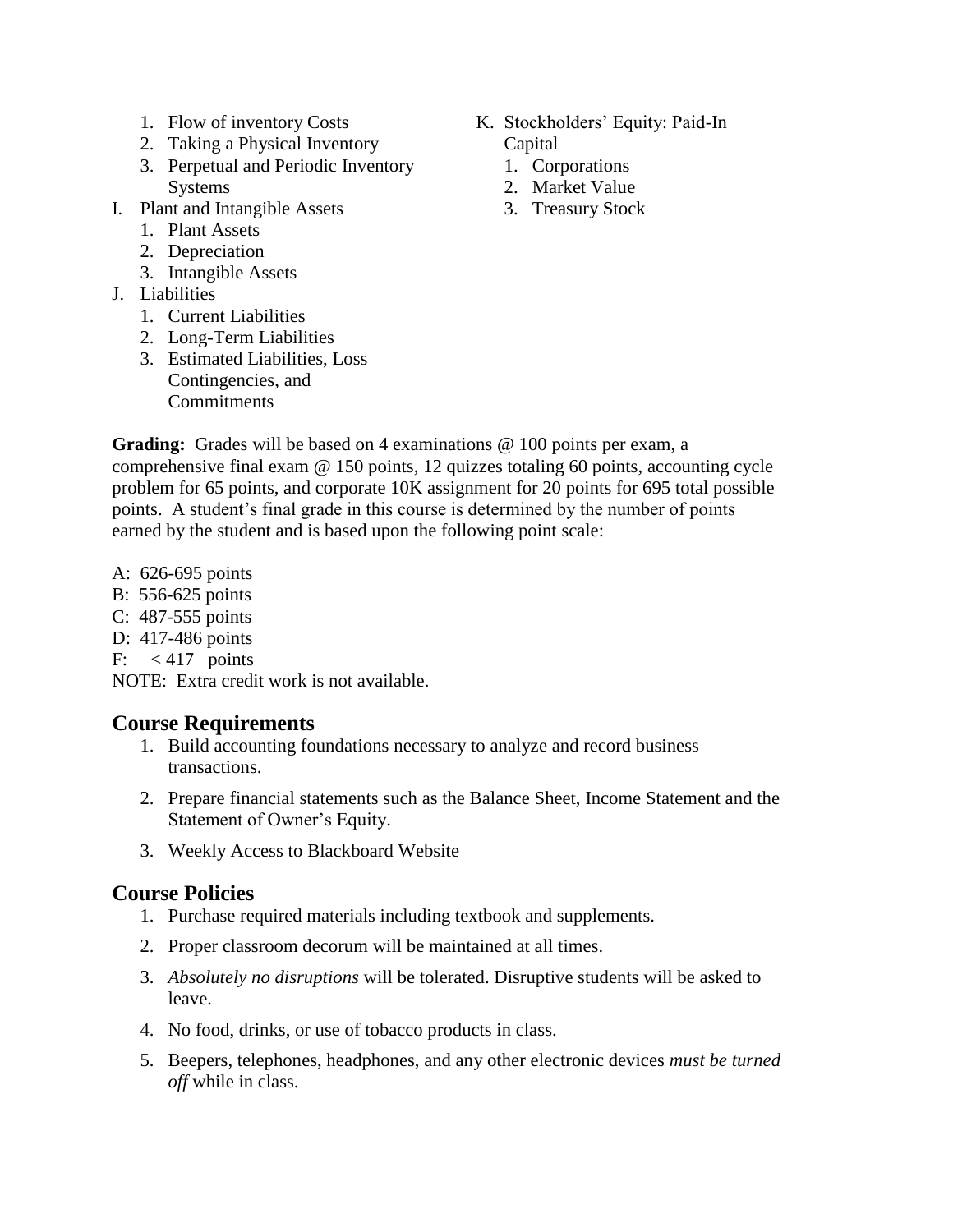- 6. Do not bring children to class.
- 7. Homework Policy: All homework should be completed and brought to class for review by the date assigned by the instructor. Homework may be collected and graded randomly.
- 8. Assignments Policy: Late assignments will not be accepted. Students that turn in an assignment late will receive a grade of '0'. Occasionally, the instructor may have an assignment to be completed in-class for a grade. If you are absent for the class when an assignment is given, you will receive a zero. Any missed in-class assignments and/or quizzes will be not be given the opportunity to be made-up.
- 9. Test Policy: Makeup exams will not be given. Missed exams will result in a grade of '0'.
- 10. Attendance Policy: Attendance will be taken at the beginning of each class period. If a student is tardy to class or misses a class altogether, that student is still responsible for all work and/or discussion missed. It is the student's responsibility to determine what it is he or she missed, not the instructor's. *The instructor will not take additional time outside of class to inform an absent student of what occurred during the class period.* The best source of missed material or assignments is a classmate.
- 11. Classroom Policy: Classroom computers are to be used exclusively for educational purposes during the scheduled class period. Unauthorized use of the internet is prohibited, such as social networking (MySpace, Facebook, etc.), gaming, music download sites and pornography. Feel free to use the classroom printer as needed, however, there should be no printing once the class period has begun.
- 12. If you wish to drop a course, the student is responsible for initiating and completing the drop process. If you stop coming to class and fail to drop the course, you will earn an 'F' in the course.
- 13. Additional class policies as defined by the individual course instructor.

### **Disabilities Statement**

The Americans with Disabilities Act of 1992 and Section 504 of the Rehabilitation Act of 1973 are federal anti-discrimination statutes that provide comprehensive civil rights for persons with disabilities. Among other things, these statutes require that all students with documented disabilities be guaranteed a learning environment that provides for reasonable accommodations for their disabilities. If you believe you have a disability requiring an accommodation, please contact the Special Populations Coordinator at (409) 880-1737 or visit the office in Student Services, Cecil Beeson Building.

### **Course Schedule**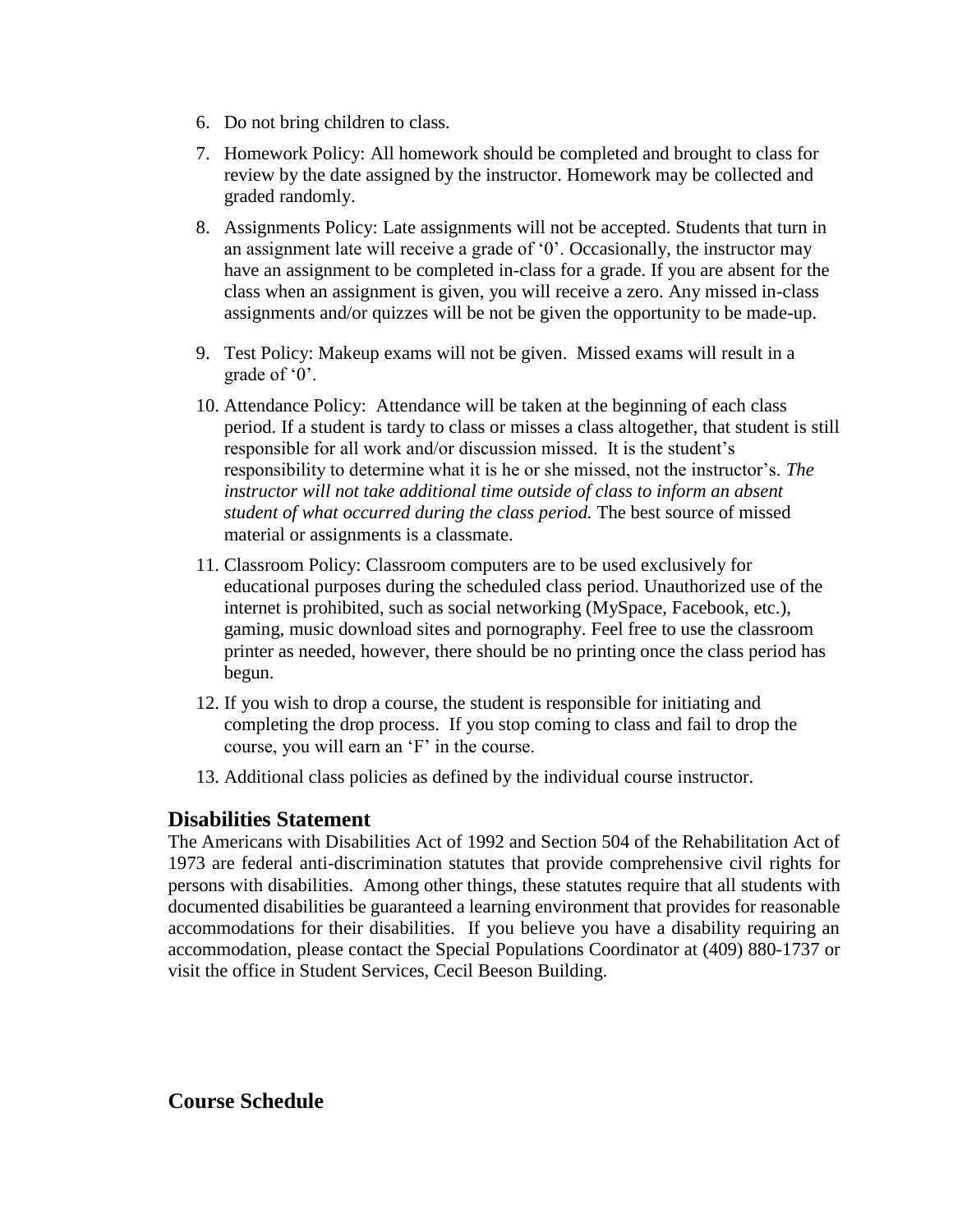| Date | <b>Topic</b>                          | Chapter       | <b>Assignments</b>                 |
|------|---------------------------------------|---------------|------------------------------------|
|      | 15-Jan Introduction                   |               |                                    |
|      | 18-Jan No Class MLK Day               |               |                                    |
|      | 20-Jan Accounting Information         | 1             |                                    |
|      | 22-Jan Basic Financial Statements     | 2             |                                    |
|      | 25-Jan Basic Financial Statements     | 2             | Ex 1.7, 1.8                        |
|      | 27-Jan Capturing Economic Events      | 3             | Ex 2.3, 2.5, 2.6                   |
|      | 29-Jan Capturing Economic Events      | 3             | P2.3A                              |
|      | 1-Feb Capturing Economic Events       | 3             | <b>BEx 3.2</b>                     |
|      |                                       | 3             | BEx 3.3, 3.7, 3.8; Ex              |
|      | 3-Feb Capturing Economic Events       | 3.7           |                                    |
|      | 5-Feb Capturing Economic Events       | 3             | Ex 3.10; P3.5A                     |
|      | 8-Feb EXAM I                          | $1 - 3$       |                                    |
|      | 10-Feb Accruals and Deferrals         | 4             |                                    |
|      | 12-Feb Accruals and Deferrals         | 4             | BEx 4.1, 4.3, 4.4                  |
|      | 15-Feb Accruals and Deferrals         | 4             | BEx 4.5; Ex 4.2                    |
|      | 17-Feb Accruals and Deferrals         | 4             | Ex 4.3, 4.5, 4.8                   |
|      | 19-Feb Reporting financial Results    | 5             | Ex 4.13, P4.5A                     |
|      | 22-Feb Reporting financial Results    | 5             | <b>BEx 5.5</b>                     |
|      | 24-Feb Reporting financial Results    | 5             | Ex 5.2, 5.4                        |
|      | 26-Feb Reporting financial Results    | 5             | BEx 5.8, P5.5A                     |
|      | 29-Feb Merchandising Activities       | 6             |                                    |
|      | 2-Mar Merchandising Activities        | 6             | BEx 6.1, 6.5                       |
|      | 4-Mar Merchandising Activities        | 6             | Ex 6.2, 6.4                        |
|      | 7-Mar Merchandising Activities        | 6             | P6.1A, 6.4A                        |
|      | 9-Mar EXAM II                         | $4 - 6$       |                                    |
|      | 11-Mar No Class                       | 7             |                                    |
|      | 14-Mar Spring Break                   |               |                                    |
|      | 16-Mar Spring Break                   |               |                                    |
|      | 18-Mar Spring Break                   |               |                                    |
|      | 21-Mar Financial Assets               | 7             | <b>BEx 7.2</b>                     |
|      |                                       |               | BEx 7.6, 7.8, Ex. 7.5              |
|      | 23-Mar Financial Assets               | 7             |                                    |
|      | 25-Mar No Class Good Friday           |               | P7.3A                              |
|      | 28-Mar Financial Assets               | 7             |                                    |
|      | 30-Mar Inventories/Cost of Goods Sold | 8             |                                    |
|      | 1-Apr Inventories/Cost of Goods Sold  | 8             | BEx 8.1, 8.2, 8.3                  |
|      | 4-Apr Inventories/Cost of Goods Sold  | 8             | BEx 8.9; Ex 8.9                    |
|      | 6-Apr Plant & Intangible Assets       | 9             |                                    |
|      | 8-Apr Plant & Intangible Assets       | 9             | BEx 9.2, 9.5<br>P9.7A, BEx 9.6, Ex |
|      | 11-Apr Plant & Intangible Assets      | 9             | 9.6, 9.7                           |
|      | 13-Apr EXAM III                       | $7-9$         |                                    |
|      | 15-Apr Liabilities                    | 10            |                                    |
|      | 18-Apr Liabilities                    | 10            | Ex 10.6                            |
|      | 20-Apr Liabilities                    | 10            | BEx. 10.3, 10.4                    |
|      | 22-Apr Stockholders' Equity           | 11            | PB.1, PB.3                         |
|      | 25-Apr Stockholders' Equity           | 11            | BEx 11.1, 11.2                     |
|      | 27-Apr Stockholders' Equity           | 11            | BEx 11.8; Ex 11.5                  |
|      | 29-Apr Income and Retained Earnings   | 12            | P11.4A                             |
|      | 2-May Income and Retained Earnings    | 12            | <b>BEx 12.7</b>                    |
|      |                                       |               | BEx 12.5; Ex                       |
|      | 4-May EXAM IV                         | 10-12         | 12.9,12.5                          |
|      | 6-May Statement of Cashflows          | 13            |                                    |
|      | 11-May FINAL EXAM 11:00-12:30         | Comprehensive |                                    |